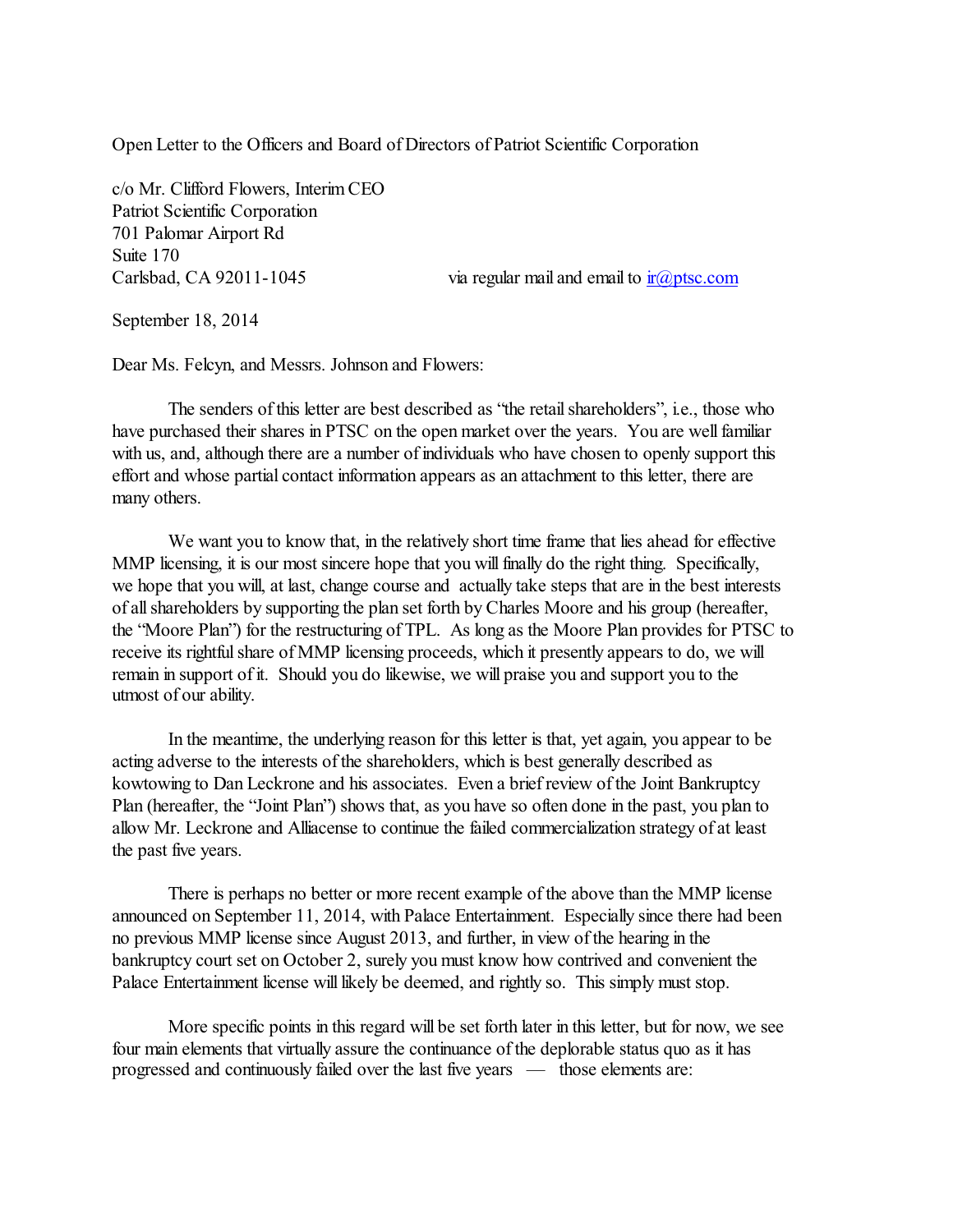- the continued involvement of Alliacense as a commercialization agent;
- the control by TPL/Alliacense of all underlying data necessary for MMP licensing;
- the continued involvement of Dan Leckrone, Mac Leckrone, and any other of their other family members and/or current business associates; and
- the tarnished, and, we believe unsalvageable, brand that is Alliacense, including its ignoble reputation as a "patent troll".

Simply put, and as well known by all who are familiar with the situation, the Leckrones have complete control over Alliacense, and thus complete control over the MMP. Frankly, if there is to be any realistic chance for PTSC to succeed for the shareholders, the control exerted by the Leckrones and Alliacense must be reduced to zero. Even a "new" or "alternate" licensing agent would not solve the problem, since the Leckrones would simply continue to favor Alliacense.

Specifically, the position of the retail shareholders is that MMP licensing must be taken completely away fromany Leckrone control and/or influence, whether direct or indirect, and placed solely and completely in the hands of persons and/or entities that are truly independent and share the best interests of the retail shareholders at heart. As above, we presently believe that person is Charles Moore, co-inventor of the MMP, and his associates. We have reviewed the Moore Plan insofar as time has allowed, although such review will be ongoing. While there are elements of the plan that we may have structured differently, we hereby endorse the Moore Plan, primarily for three reasons.

First, the Moore Plan is infinitely better than the PTSC Plan — simply because the latter does not exist. It is shocking and infuriating to us that you have absolutely and completely failed in your duty to the shareholders to develop a plan of your own that takes Mr. Leckrone and his associates and related entities completely out of the MMP equation.

Second, the Moore Plan is light-years better than the Joint Plan, because the latter, as mentioned above, leaves the Leckrones and Alliacense in iron-fisted control of the MMP this assures the same treatment of PTSC shareholders as has been occurring for many years now. It is shocking and infuriating to us that you would consent to such a plan, which we also believe to be a breach of your duty to the shareholders.

Third, and in conjunction with the above, there appears to be no interest by PTSC in forcing Alliacense and Mr. Leckrone to move forward with the bankruptcy proceeding. We are very concerned that both PTSC and the Creditors' Committee seem to be satisfied with neverending delays, the most recent of which was requested by TPL just a few days ago on September 15, 2014. To our amazement, both PTSC and the Creditors' Committee appear to have yet again acquiesced in such, as indicated by filings made only yesterday. *Since the value of the MMP erodes on a daily basis due to patent expiration of its most important component, the '336 patent, in 2015, further delays are absolutely unacceptable*.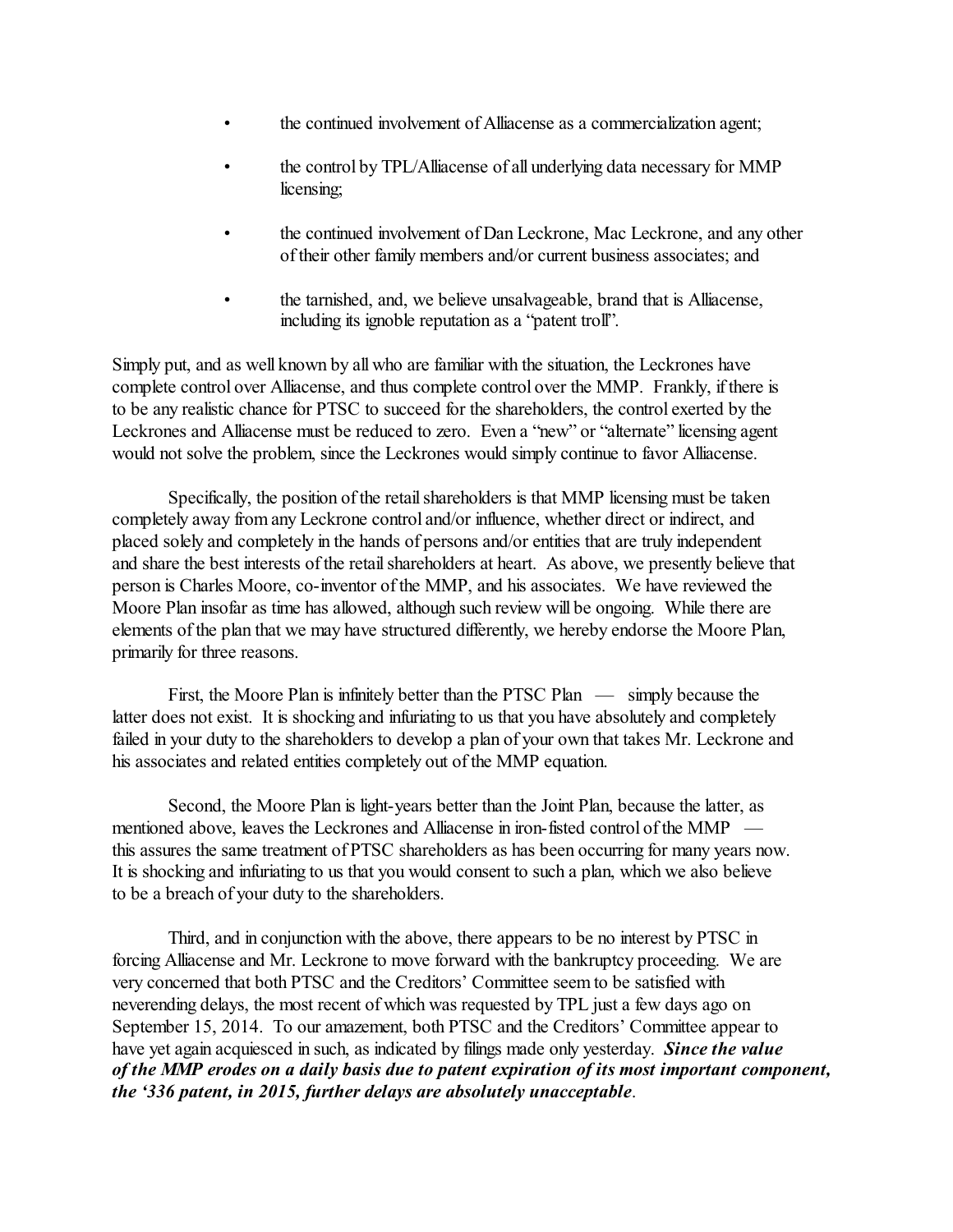In this same context, we are concerned by the very presence of companies such as Apple, a former adversary of PTSC that benefitted greatly through a "firesale" MMP license negotiated by Alliacense and TPL, and that, perhaps along with some of the other creditors, may have an interest in seeing the MMP expire worthless or its value greatly diminished. A persuasive argument could be made that PTSC's consent to ongoing delays is thus indicative of its cooperation in an attempt to achieve that result.

As we see it, there have been many other breaches of your obligations to the shareholders since mid-2006, including but not limited to: awarding excessive compensation to yourselves while PTSC's stock price has plummeted some 95%; failure to protect PTSC funds that were inappropriately converted away from PTSC by the Leckrones as "expenses" ; failure to more aggressively pursue the appointment of an impartial third member of PDS; failure to abide by the will of the shareholders as expressed in formal proposals duly approved at formal shareholder meetings; and many others. Undoubtedly, this is why there have been several substantial votes of "no confidence" against each of you at shareholder meetings over the last few years.

Having said all of the above, you now have the opportunity to do what is right, so that the real value of the MMP that presently exists can be maximized and the shareholders finally rewarded for their longsuffering. With that in mind, we submit the following with regard to the Moore Plan.

## *Advantages of the Moore Plan*

First, Mr. Moore is the inventor of the MMP. There is simply no more credible source as to its workings and capabilities. Knowledgeable and aggressive MMP licensing efforts are thus assured.

Second, Mr. Moore is involved with a company, Green Arrays, that actually produces products and is thus a practicing entity. As a result, any attempt to label MMP licensing as being the work of a "patent troll" can be immediately and correctly negated.

Third, as emphasized elsewhere in this letter, the Moore Plan eliminates control by the Leckrones, Alliacense, and their associates and/or affiliates and/or cohorts. Not only does this avoid their sullied reputations, but further, gives a clean start to future MMP licensing efforts.

Fourth, the Moore Plan provides for full payment of TPL's liabilities that are advanced by non-TPL insiders. It seems obvious to us that claims by Leckrone family members and/or other insiders are a farce and thus should be treated as such, although it appears that the Moore Plan allows for at least some measure of repayment of some of those claims.

Fifth, the Moore Plan sets up a Board of Directors that is much more likely to fairly assess and pursue the true value of MMP licenses. This has been sorely lacking in the past.

There are numerous other advantages that could be cited, but we believe that those